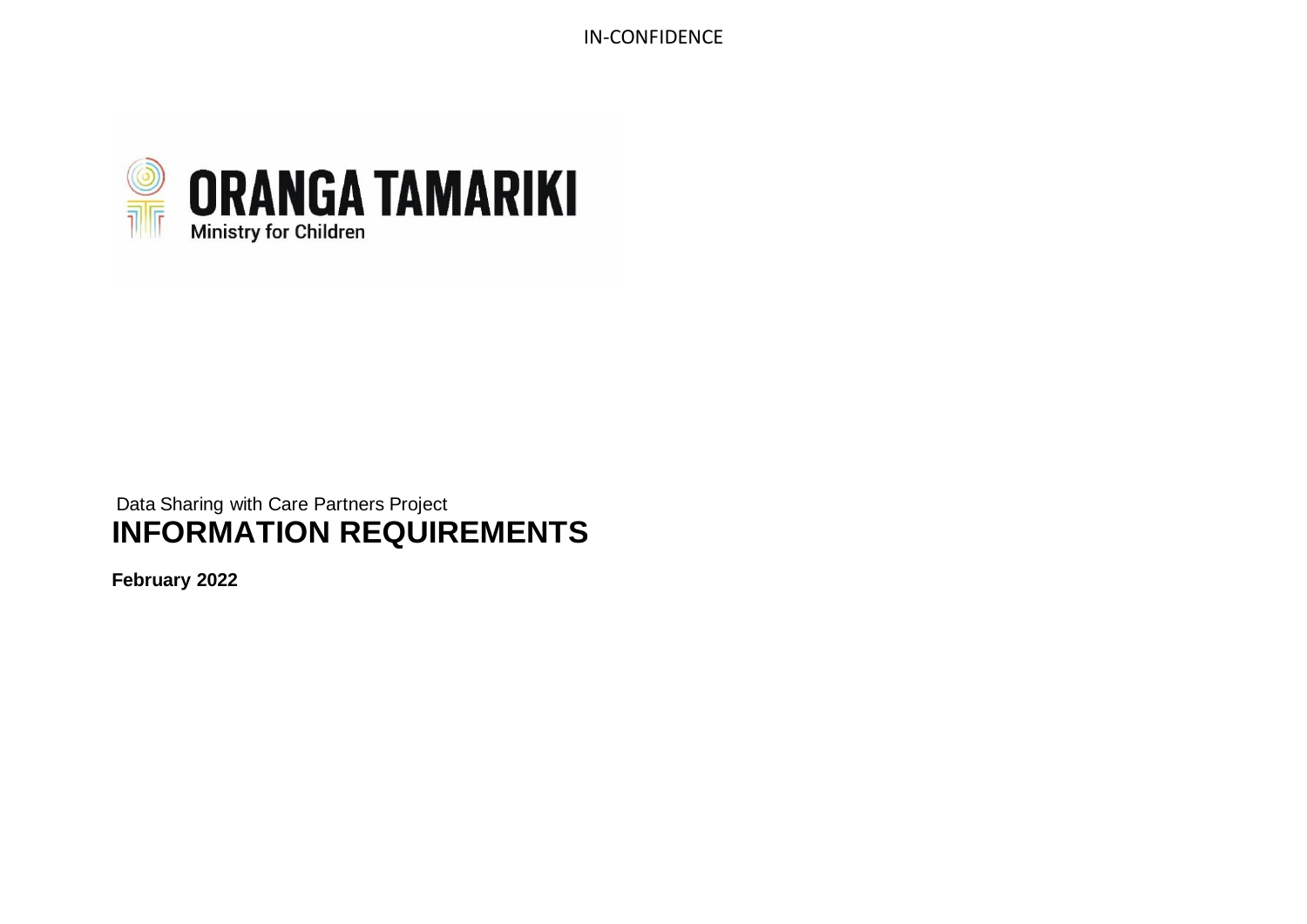#### **Event Table:**

The primary purpose of this table is to help replace bednight spreadsheets and automate the reconciliation process and help us fulfil our reporting obligations to ICM on measures as detailed in National Care Standards and Related Matters Regulations.

| <b>Data Field</b>            | <b>Description</b>                                                                                                                                                                     | <b>Purpose</b>                                                                                                                                                                                                                                                                                                                  | <b>Rationale</b> | <b>Social Sector Data</b><br><b>Sharing Standard</b> |
|------------------------------|----------------------------------------------------------------------------------------------------------------------------------------------------------------------------------------|---------------------------------------------------------------------------------------------------------------------------------------------------------------------------------------------------------------------------------------------------------------------------------------------------------------------------------|------------------|------------------------------------------------------|
| <b>CYRAS ID</b>              | A unique identifier for children. Provided<br>by Oranga Tamariki.                                                                                                                      | Allows Oranga Tamariki to link placements<br>with information stored in CYRAS,<br>including linking to other internal datasets,<br>so we don't collect information we already<br>have. Reduces the amount of confidential<br>information transferred through the Data<br>Exchange.                                              | Reconciliation.  | Referrer Referral ID                                 |
| <b>Provider Number</b>       | The unique identifier of the care partner<br>contract generated by Oranga Tamariki.<br>This is found in the Outcome Agreement.                                                         | As data from all partners is stored within<br>one table, the Provider Number enables us<br>to identify which provider the data belongs<br>to.                                                                                                                                                                                   | Reconciliation   | Delivery Provider<br>Client ID                       |
| <b>Contract Number</b>       | The unique identifier of the care partner<br>contract generated by Oranga Tamariki.<br>This is found in the Outcome Agreement.                                                         | Allows contract information from the<br>Oranga Tamariki Funding and Contracting<br>system to be matched with data received<br>through the Data Exchange.                                                                                                                                                                        | Reconciliation   | Delivery Contract ID                                 |
| <b>Contract Service Code</b> | The code for the contracted service to be<br>delivered. This relates to the unique<br>funding item used for bednight<br>reconciliation. This can be found in the<br>Outcome Agreement. | As contracts often contain more than<br>one funding line, we use the Contract<br>Service Code to differentiate them.                                                                                                                                                                                                            | Reconciliation   | Delivery Contract ID                                 |
| Event Type 1                 | To identify whether tamaiti is in the care<br>of a caregiver or being cared for by care<br>staff.                                                                                      | Identifies whether tamaiti is with their<br>primary carer, on an agreed short break, or<br>is with the care partner for the duration of a<br>short break. Allows Oranga Tamariki to<br>identify the required level of information to<br>collect, and ensure caregivers are provided<br>with appropriate access to short breaks. | Reconciliation   | Event Type Level 1                                   |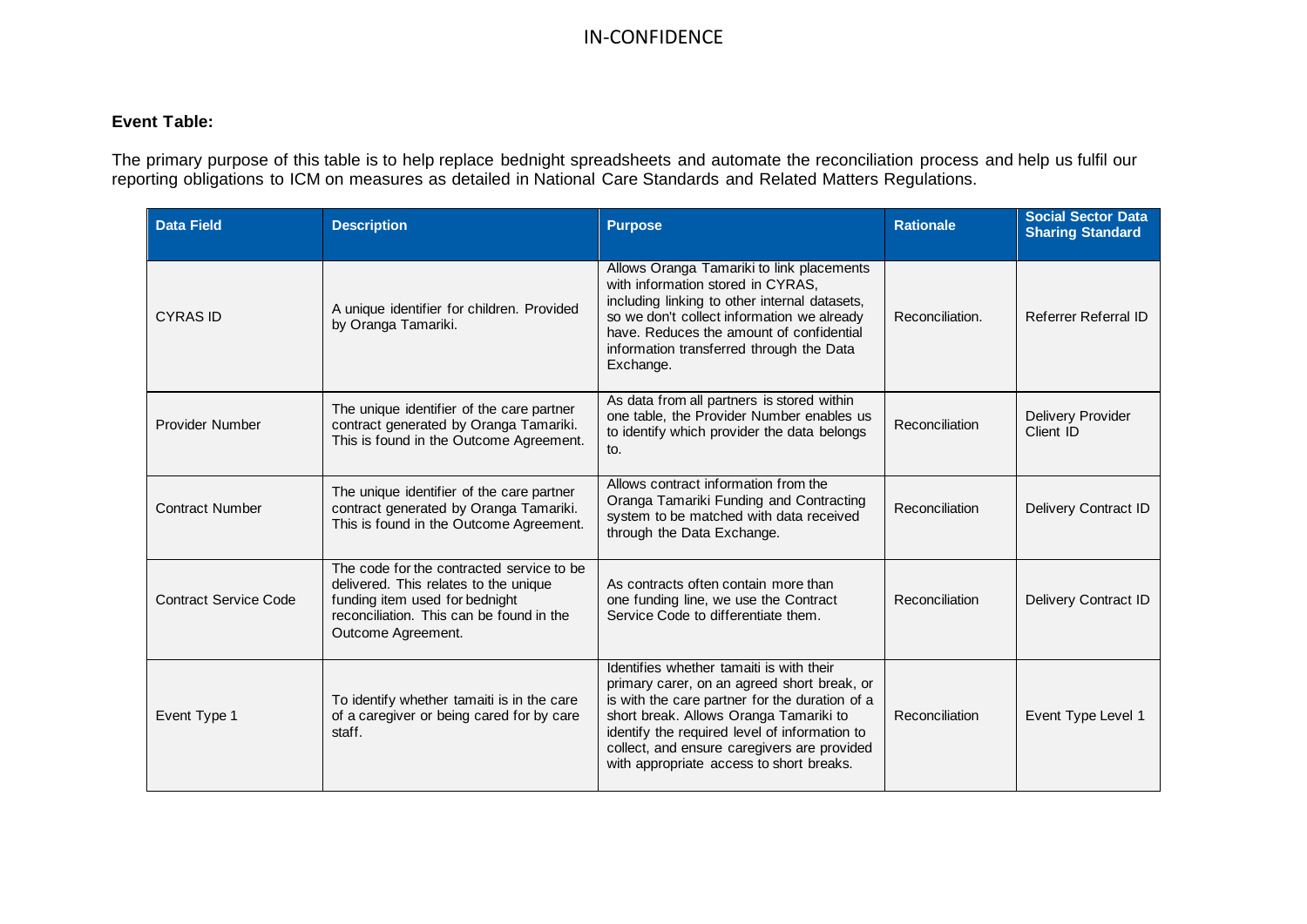| Event Type 2                                                                                                                                                                                                                                                                                                                                                                                                                                      | To identify whether tamaiti is with their<br>primary carer or on an agreed short<br>break. 1. Primary care (Tamaiti is with<br>primary caregiver/s or in primary staffed<br>care arrangement) 2. Away on short-<br>break (Data field assigned to primary<br>caregiver/community home when tamaiti<br>is away from their care on an agreed<br>short-break) 3. Short-break care (Data<br>field used when tamaiti is with an agreed<br>short-break caregiver/care staff<br>arrangement/whanau) | Identifies whether tamaiti is with their<br>primary carer, on an agreed short break, or<br>is with the care partner for the duration of a<br>short break. Allows Oranga Tamariki to<br>identify the required level of information to<br>collect, and ensure caregivers are provided<br>with appropriate access to short breaks. | Reconciliation.<br>National Care<br><b>Standards</b><br>Regulation<br>81(2)(c) | Event Type Level 2              |  |
|---------------------------------------------------------------------------------------------------------------------------------------------------------------------------------------------------------------------------------------------------------------------------------------------------------------------------------------------------------------------------------------------------------------------------------------------------|---------------------------------------------------------------------------------------------------------------------------------------------------------------------------------------------------------------------------------------------------------------------------------------------------------------------------------------------------------------------------------------------------------------------------------------------------------------------------------------------|---------------------------------------------------------------------------------------------------------------------------------------------------------------------------------------------------------------------------------------------------------------------------------------------------------------------------------|--------------------------------------------------------------------------------|---------------------------------|--|
| Event start date                                                                                                                                                                                                                                                                                                                                                                                                                                  | The start date for a period of care.<br>Replaces standard bednight reporting, as<br>the duration of care will be calculated<br>automatically from the dates provided.                                                                                                                                                                                                                                                                                                                       | Allows reporting on when a specific child<br>was in a placement with a care partner.                                                                                                                                                                                                                                            |                                                                                | <b>Event Start Date</b><br>Time |  |
| Event end date                                                                                                                                                                                                                                                                                                                                                                                                                                    | End date of the care service. If the child<br>has not exited and there is no planned<br>exit date, this field can be left blank until<br>either occurs.                                                                                                                                                                                                                                                                                                                                     | Allows reporting on when a specific child<br>was in a placement with a care partner.                                                                                                                                                                                                                                            |                                                                                | <b>Event End Date</b><br>Time   |  |
| <b>Legislation / Regulation</b><br>81 Reporting requirements for independent monitoring body<br>(1) The independent monitor must provide a report to the Minister every 3 years that makes an overall assessment of the state of care provided under the Act<br>and these regulations.<br>(2) The report must include the following:<br>(c) information on the number of times children and young persons in care have had a change of placement: |                                                                                                                                                                                                                                                                                                                                                                                                                                                                                             |                                                                                                                                                                                                                                                                                                                                 |                                                                                |                                 |  |
| Caregiver 1 ID                                                                                                                                                                                                                                                                                                                                                                                                                                    | A unique ID for the Caregiver generated<br>by the partner's system. This ID will serve<br>as the primary field to join on details<br>about the caregiver from the caregiver<br>table.                                                                                                                                                                                                                                                                                                       | Provides the number of tamariki in the care<br>of a specific caregiver or care home. An ID<br>is used so caregivers remain anonymous.<br>The ID will be used to refer to caregivers in<br>conversations with care partners, so we<br>don't need to know names at any point.                                                     | Reconciliation.<br>National Care<br>Standards Part III                         | Delivery Provider<br>Client ID  |  |
| Caregiver 2 ID                                                                                                                                                                                                                                                                                                                                                                                                                                    | A unique ID for the second Caregiver<br>generated by the partner's system. This<br>is when a child is being cared for by<br>multiple caregivers i.e., Couple                                                                                                                                                                                                                                                                                                                                | Caregiver 2 ID is only used where multiple<br>primary caregivers are used to provide care<br>and is not used for staffed models.                                                                                                                                                                                                | Reconciliation.<br>National Care<br>Standards Part III                         | Delivery Provider<br>Client ID  |  |
| <b>Legislation / Regulation</b>                                                                                                                                                                                                                                                                                                                                                                                                                   |                                                                                                                                                                                                                                                                                                                                                                                                                                                                                             |                                                                                                                                                                                                                                                                                                                                 |                                                                                |                                 |  |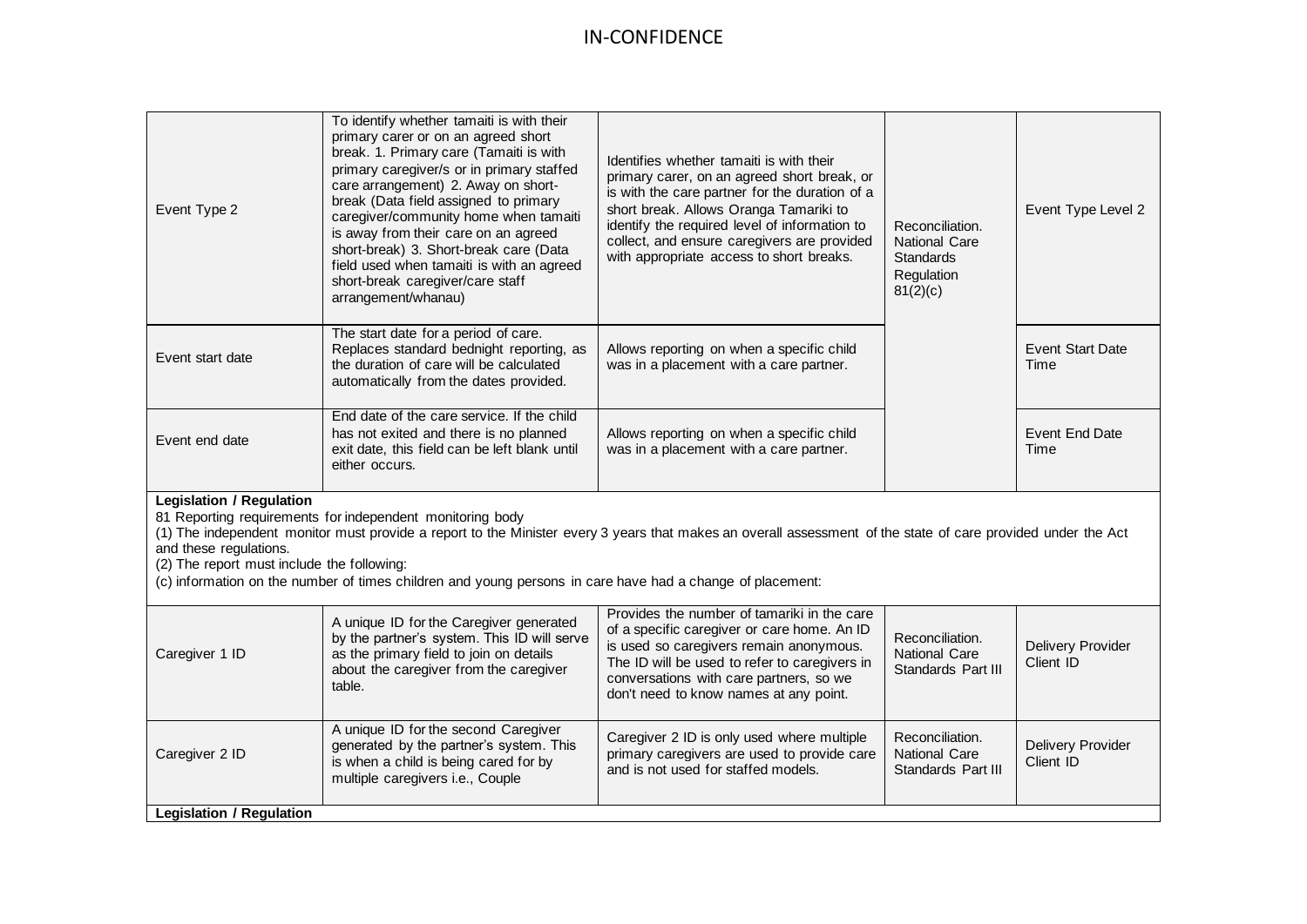| Part II Caregiver and care placement assessment and support<br>Subpart 1-Assessment of caregivers<br>Subpart 2-Support |                                                                                                                       |                                                                                                                                                                                                                                                                                                                   |                                            |                                                                           |  |
|------------------------------------------------------------------------------------------------------------------------|-----------------------------------------------------------------------------------------------------------------------|-------------------------------------------------------------------------------------------------------------------------------------------------------------------------------------------------------------------------------------------------------------------------------------------------------------------|--------------------------------------------|---------------------------------------------------------------------------|--|
| Child address, Suburb,<br>City, Postcode                                                                               | Street address, Suburb, City and<br>postcode of where the child is living.                                            | Information about where tamariki are living<br>ensures Oranga Tamariki maintains<br>accurate information to support the care of<br>tamariki, for example following a local<br>emergency. The care partner will always be<br>the first point of contact for Oranga<br>Tamariki in relation to the care of tamaiti. | Oranga Tamariki<br>(1989) Act<br>s7(2)(e)1 | Person Address,<br>Person Suburb,<br>Person Town City,<br>Person Postcode |  |
| <b>Legislation / Regulation</b>                                                                                        |                                                                                                                       |                                                                                                                                                                                                                                                                                                                   |                                            |                                                                           |  |
| 7 Duties of chief executive                                                                                            |                                                                                                                       | (1) It is the duty of the chief executive to take such positive and prompt action and steps as will in the chief executive's opinion best ensure—                                                                                                                                                                 |                                            |                                                                           |  |
| (a) that the purposes of this Act are attained; and                                                                    |                                                                                                                       |                                                                                                                                                                                                                                                                                                                   |                                            |                                                                           |  |
|                                                                                                                        | (b) that those purposes are attained in a manner that is consistent with the principles set out in sections 4A and 5. |                                                                                                                                                                                                                                                                                                                   |                                            |                                                                           |  |
|                                                                                                                        | (2) In carrying out the duty imposed by subsection (1), the chief executive must—                                     |                                                                                                                                                                                                                                                                                                                   |                                            |                                                                           |  |
|                                                                                                                        | in order to assess the adequacy and appropriateness of that action                                                    | (e) establish procedures to ensure that the cases of children and young persons in respect of whom action has been taken under this Act are regularly reviewed                                                                                                                                                    |                                            |                                                                           |  |
|                                                                                                                        |                                                                                                                       |                                                                                                                                                                                                                                                                                                                   |                                            |                                                                           |  |
| Record Identifier                                                                                                      | A unique identifier of the record shared<br>provided by the partner.                                                  | An identifier unique to each event record<br>transferred through the Data Exchange.<br>Where information is updated or corrected,<br>this identifier ensures it is applied to the<br>correct record.                                                                                                              | Database record                            | Record Identifier                                                         |  |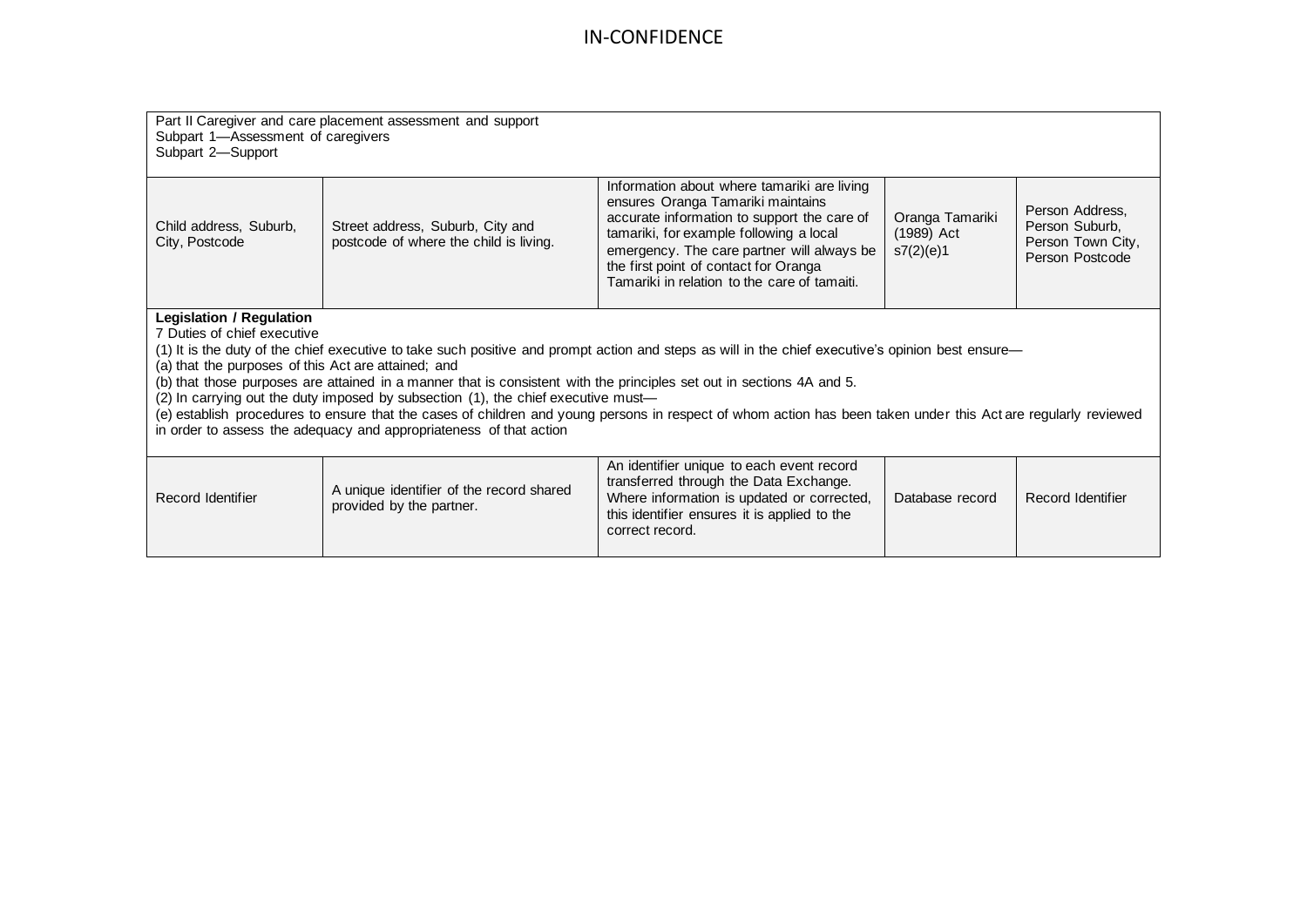#### **Caregiver Table:**

The primary purpose of this table is to help us fulfil our reporting obligations to ICM on measures as detailed in National Care Standards and Related Matters Regulations.

| <b>Data Field</b>                                                                                                                                          | <b>Description</b>                                                                                                                                                                                                                                     | <b>Purpose</b>                                                                                                                                                                                                                                                                                                                                                                                    | <b>Rationale</b>                                          | <b>Social Sector</b><br><b>Data Sharing</b><br><b>Standard</b> |
|------------------------------------------------------------------------------------------------------------------------------------------------------------|--------------------------------------------------------------------------------------------------------------------------------------------------------------------------------------------------------------------------------------------------------|---------------------------------------------------------------------------------------------------------------------------------------------------------------------------------------------------------------------------------------------------------------------------------------------------------------------------------------------------------------------------------------------------|-----------------------------------------------------------|----------------------------------------------------------------|
| Caregiver ID                                                                                                                                               | The unique ID of the Caregiver<br>generated by the partner's system.<br>This ID will be used to join on details<br>about the care provided from the care<br>response table.                                                                            | Provides the number of tamariki in the care<br>of a specific caregiver or care home. An ID is<br>used so caregivers remain anonymous. The<br>ID will be used to refer to caregivers in<br>conversations with care partners, so we don't<br>need to know names at any point. Where<br>information is updated or corrected, this<br>identifier also ensures it is applied to the<br>correct record. | <b>National Care</b><br>Standards Part III                | Delivery Provider<br>Client ID                                 |
| <b>Legislation / Regulation</b><br>Part III Caregiver and care placement assessment and support<br>Subpart 1-Assessment of caregivers<br>Subpart 2-Support |                                                                                                                                                                                                                                                        |                                                                                                                                                                                                                                                                                                                                                                                                   |                                                           |                                                                |
| Date the assessment of<br>prospective caregiver and<br>their household completed                                                                           | Date the assessment of the<br>prospective caregiver and their<br>household was completed. (Note: Not<br>applicable for Group homes)                                                                                                                    | We currently report to the Independent<br>Children's Monitor (ICM) on whether the<br>assessment process has been followed for<br>all approved caregivers - this includes<br>caregivers caring for tamariki in the custody<br>of the Oranga Tamariki Chief Executive. We<br>currently report to the ICM on whether the<br>approval status of caregivers has been<br>reviewed every two years.      | <b>National Care</b><br><b>Standards Regulation</b><br>45 | Event End Date<br>Time                                         |
| <b>Legislation / Regulation</b><br>45 Assessment of prospective caregivers and their households<br>caregiver or their household.                           | (2) A prospective caregiver and their household may be assessed-<br>(a) in relation to their suitability to care for a particular child or young person; or<br>(b) in relation to their suitability in general to care for children and young persons. | (1) The assessment of a prospective caregiver includes an assessment of their household and certain persons (described in regulation 48(2)(c)) who have connections with the                                                                                                                                                                                                                      |                                                           |                                                                |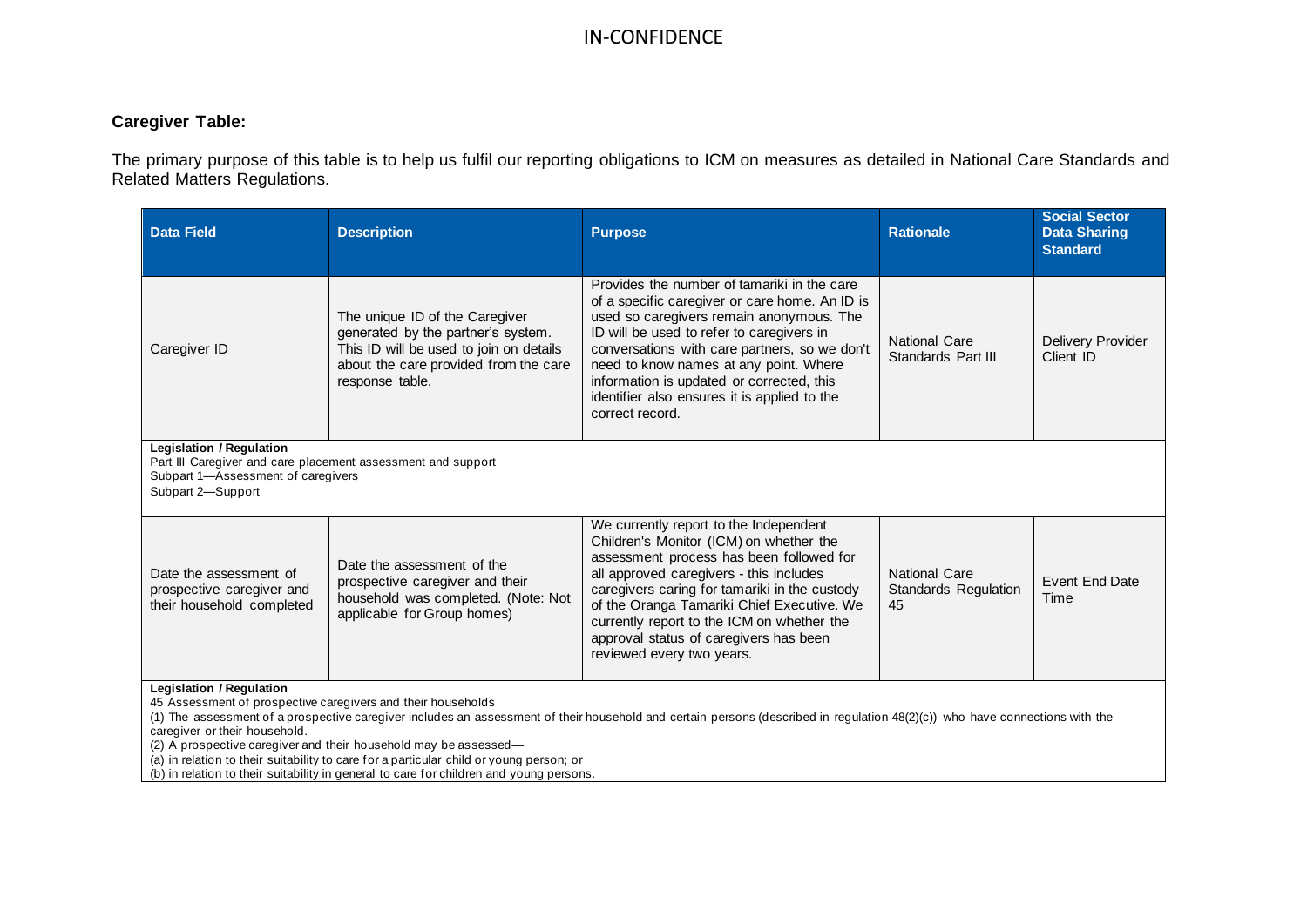|                                                                                                                                                                                                                                                                                                                                                                                                                                                                                                                                                                                                                                                                                                                                                                                                                                                                                                                                                                                                                                                                                                                                                                                                                                                                                                                                                                                                                                                                                                                                                                                                                                                                                                                                                                     | 46 to 56 must be read as if the reference were to children or young persons in general.                           | (3) If a prospective caregiver and their household are assessed in the general way referred to in subclause (2)(b), every reference to a particular child or young person in regulations                                                                                                                                                                                                                                                                                                                                                                                                                                                                       |                                                           |                                 |  |
|---------------------------------------------------------------------------------------------------------------------------------------------------------------------------------------------------------------------------------------------------------------------------------------------------------------------------------------------------------------------------------------------------------------------------------------------------------------------------------------------------------------------------------------------------------------------------------------------------------------------------------------------------------------------------------------------------------------------------------------------------------------------------------------------------------------------------------------------------------------------------------------------------------------------------------------------------------------------------------------------------------------------------------------------------------------------------------------------------------------------------------------------------------------------------------------------------------------------------------------------------------------------------------------------------------------------------------------------------------------------------------------------------------------------------------------------------------------------------------------------------------------------------------------------------------------------------------------------------------------------------------------------------------------------------------------------------------------------------------------------------------------------|-------------------------------------------------------------------------------------------------------------------|----------------------------------------------------------------------------------------------------------------------------------------------------------------------------------------------------------------------------------------------------------------------------------------------------------------------------------------------------------------------------------------------------------------------------------------------------------------------------------------------------------------------------------------------------------------------------------------------------------------------------------------------------------------|-----------------------------------------------------------|---------------------------------|--|
| Date of caregiver<br>provisional approval                                                                                                                                                                                                                                                                                                                                                                                                                                                                                                                                                                                                                                                                                                                                                                                                                                                                                                                                                                                                                                                                                                                                                                                                                                                                                                                                                                                                                                                                                                                                                                                                                                                                                                                           | The date the caregiver was granted<br>provisional approval to care for a child<br>or young person (if applicable) | We report internally and externally on the<br>approval status of caregivers caring for<br>tamariki in the custody of the Oranga<br>Tamariki Chief Executive. This information<br>will be used to support<br>Partnership Touchpoint conversations in the<br>Quality Assurance cycle to understand how<br>caregivers with provisional approval status<br>are being supported. As part of our ICM<br>reporting, we provide data that includes the<br>approval status of caregivers for each tamaiti<br>in care, as well as information about whether<br>caregivers who have provisional approval, or<br>who are not yet approved, are being closely<br>monitored. | <b>National Care</b><br><b>Standards Regulation</b><br>51 | <b>Event Start Date</b><br>Time |  |
| <b>Legislation /Regulation</b><br>51 Provisional approvals for urgent placements<br>(1) This regulation applies if a placement of a child or young person needs to be made under section 362 of the Act in an urgent situation and it is not possible, within<br>the available time, to carry out the assessment of the prospective caregiver required by regulation 47, in accordance with regulation 48.<br>(2) If this regulation applies, the chief executive may decide to grant the prospective caregiver provisional approval to care for a child or young person placed<br>under section 362 of the Act.<br>(3) Before granting provisional approval under subclause (2), the chief executive must ensure that a provisional assessment of the person's suitability to be a<br>caregiver is carried out.<br>(4) The provisional assessment must include the following:<br>(a) the checks set out in regulations 52 and 53 and the risk assessment described in regulation 55:<br>(b) an interview (which may be in person, by phone, or by audiovisual link) with the prospective caregiver:<br>(c) a visit to the caregiver's home, unless this is not reasonably practicable in the circumstances:<br>(d) any other actions considered necessary in order to be satisfied that the prospective caregiver can provide the required level of safety for the child or young person<br>in question.<br>(5) If a person is provisionally approved as a caregiver, a full assessment must be carried out under regulation 47 as soon as practicable.<br>(6) Until a full assessment has been completed, the chief executive must ensure that the placement of the child or young person with the person who holds<br>provisional approval is closely monitored. |                                                                                                                   |                                                                                                                                                                                                                                                                                                                                                                                                                                                                                                                                                                                                                                                                |                                                           |                                 |  |
| Date of caregiver full<br>approval                                                                                                                                                                                                                                                                                                                                                                                                                                                                                                                                                                                                                                                                                                                                                                                                                                                                                                                                                                                                                                                                                                                                                                                                                                                                                                                                                                                                                                                                                                                                                                                                                                                                                                                                  | The date the caregiver is granted full<br>approval                                                                | We report internally and externally on the<br>approval status of caregivers caring for<br>tamariki in the custody of the Oranga<br>Tamariki Chief Executive. We provide the                                                                                                                                                                                                                                                                                                                                                                                                                                                                                    | <b>National Care</b><br><b>Standards Regulation</b><br>49 | <b>Event Start Date</b><br>Time |  |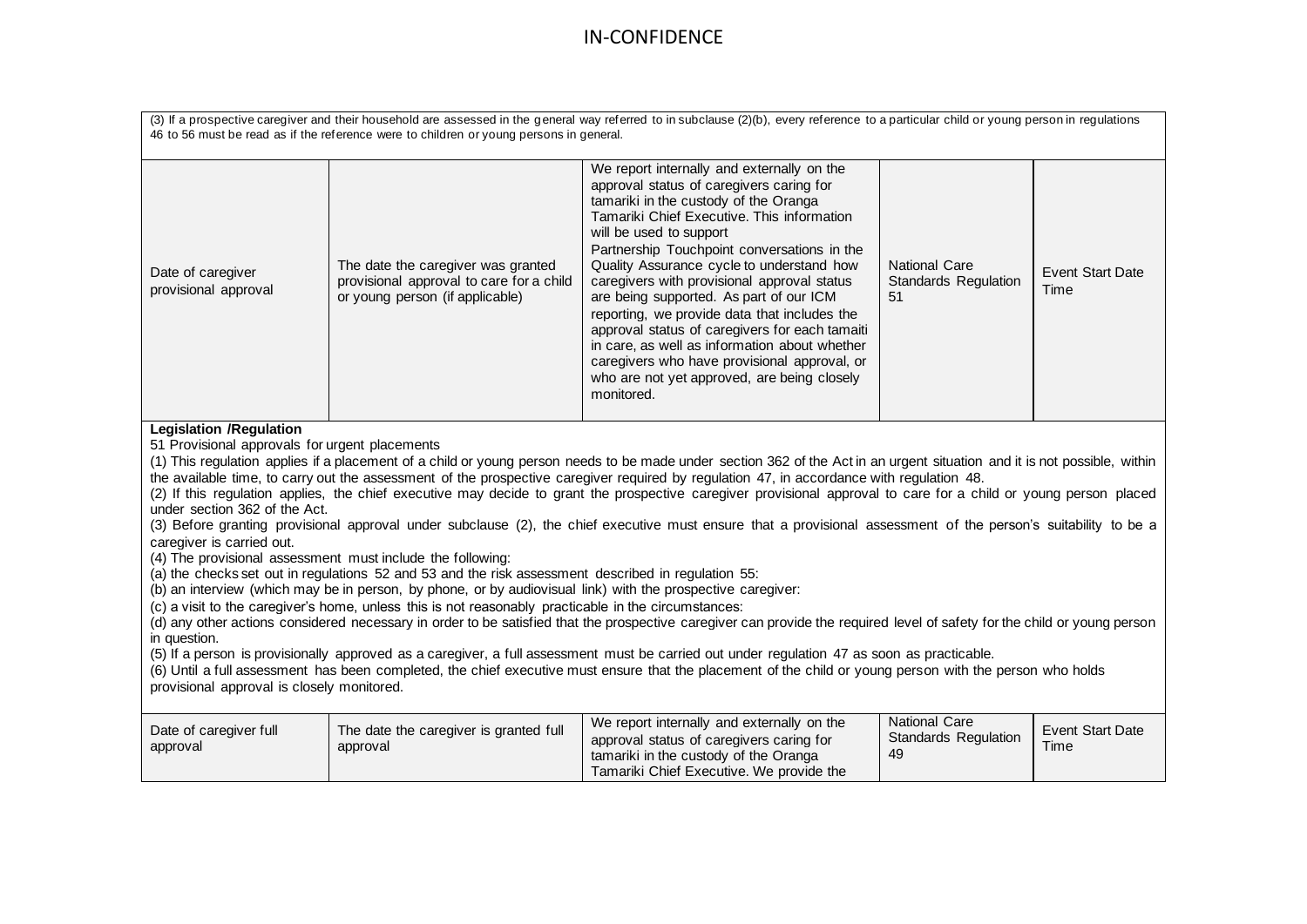|                                                                                                                                                                                                                                                                                                                                                                                                                                                                                                                                                                                                                                                                                                                                                                                                                                                                                                                                                                                                                                                                                                                                             |                                                    | ICM with data that includes the approval<br>status of caregivers for each tamaiti in care.                                                                                                                                                                                                                                                                                                                |                                                       |                                 |  |  |
|---------------------------------------------------------------------------------------------------------------------------------------------------------------------------------------------------------------------------------------------------------------------------------------------------------------------------------------------------------------------------------------------------------------------------------------------------------------------------------------------------------------------------------------------------------------------------------------------------------------------------------------------------------------------------------------------------------------------------------------------------------------------------------------------------------------------------------------------------------------------------------------------------------------------------------------------------------------------------------------------------------------------------------------------------------------------------------------------------------------------------------------------|----------------------------------------------------|-----------------------------------------------------------------------------------------------------------------------------------------------------------------------------------------------------------------------------------------------------------------------------------------------------------------------------------------------------------------------------------------------------------|-------------------------------------------------------|---------------------------------|--|--|
| <b>Legislation / Regulation</b><br>49 Approval of prospective caregivers<br>After an assessment of a prospective caregiver under regulation 47 is completed, the chief executive must-<br>(a) approve the person assessed as a caregiver; or<br>(b) decide not to approve the person assessed as a caregiver.                                                                                                                                                                                                                                                                                                                                                                                                                                                                                                                                                                                                                                                                                                                                                                                                                               |                                                    |                                                                                                                                                                                                                                                                                                                                                                                                           |                                                       |                                 |  |  |
| Most recent date of review<br>of caregiver approval<br>status                                                                                                                                                                                                                                                                                                                                                                                                                                                                                                                                                                                                                                                                                                                                                                                                                                                                                                                                                                                                                                                                               | Date the caregiver's approval was last<br>reviewed | We report internally and externally on the<br>approval status of caregivers caring for<br>tamariki in the custody of the Oranga<br>Tamariki Chief Executive. We provide the<br>ICM data on whether the approval status of<br>caregivers has been reviewed every two<br>years.                                                                                                                             | National Care<br><b>Standards Regulation</b><br>50    | <b>Event Start Date</b><br>Time |  |  |
| <b>Legislation / Regulation</b><br>50 Periodic review of approvals<br>(1) Once a person is approved as a caregiver, that approval must be reviewed every 2 years.<br>(2) The chief executive may at any time decide to review an approval if-<br>(a) there is a significant change in the circumstances of the caregiver or the household of the caregiver; or<br>(b) the chief executive decides that a review of an approval is warranted.<br>(3) The process set out in regulations 47, 48, and 49 must be undertaken at each review of an approval.<br>(4) The chief executive must ensure that a person in respect of whom a Police vet is being undertaken under regulation 53 confirms whether, since they were last<br>subject to Police vetting, their name has changed to a name that is different from the name on any document they produced under regulation 52(1)(b).<br>(5) If, under subclause (4), a person confirms that there has been a change in their name, the chief executive must require the person to confirm their identity by<br>producing a supporting name-change document as evidence of their name change. |                                                    |                                                                                                                                                                                                                                                                                                                                                                                                           |                                                       |                                 |  |  |
| Date caregiver support<br>plan developed                                                                                                                                                                                                                                                                                                                                                                                                                                                                                                                                                                                                                                                                                                                                                                                                                                                                                                                                                                                                                                                                                                    | Date the caregiver support plan is<br>developed    | To support internal reporting on the number<br>and percentage of all caregivers who have a<br>caregiver support plan. This information will<br>also be used as part of Partnership<br>Touchpoint conversations to ensure we can<br>report to the ICM that caregiver support<br>plans are tailored to the support and training<br>needs of the caregiver and to meet the<br>needs of each tamaiti in care. | <b>National Care</b><br>Standards Regulation<br>58-59 | <b>Event Start Date</b><br>Time |  |  |
| <b>Legislation / Regulation</b><br>58 Purpose of caregiver support plan - The purpose of a caregiver support plan is to-<br>(a) ensure that the placement with the caregiver meets the needs of the child or young person in the caregiver's care; and<br>(b) identify any additional support or training that is required by the caregiver.                                                                                                                                                                                                                                                                                                                                                                                                                                                                                                                                                                                                                                                                                                                                                                                                |                                                    |                                                                                                                                                                                                                                                                                                                                                                                                           |                                                       |                                 |  |  |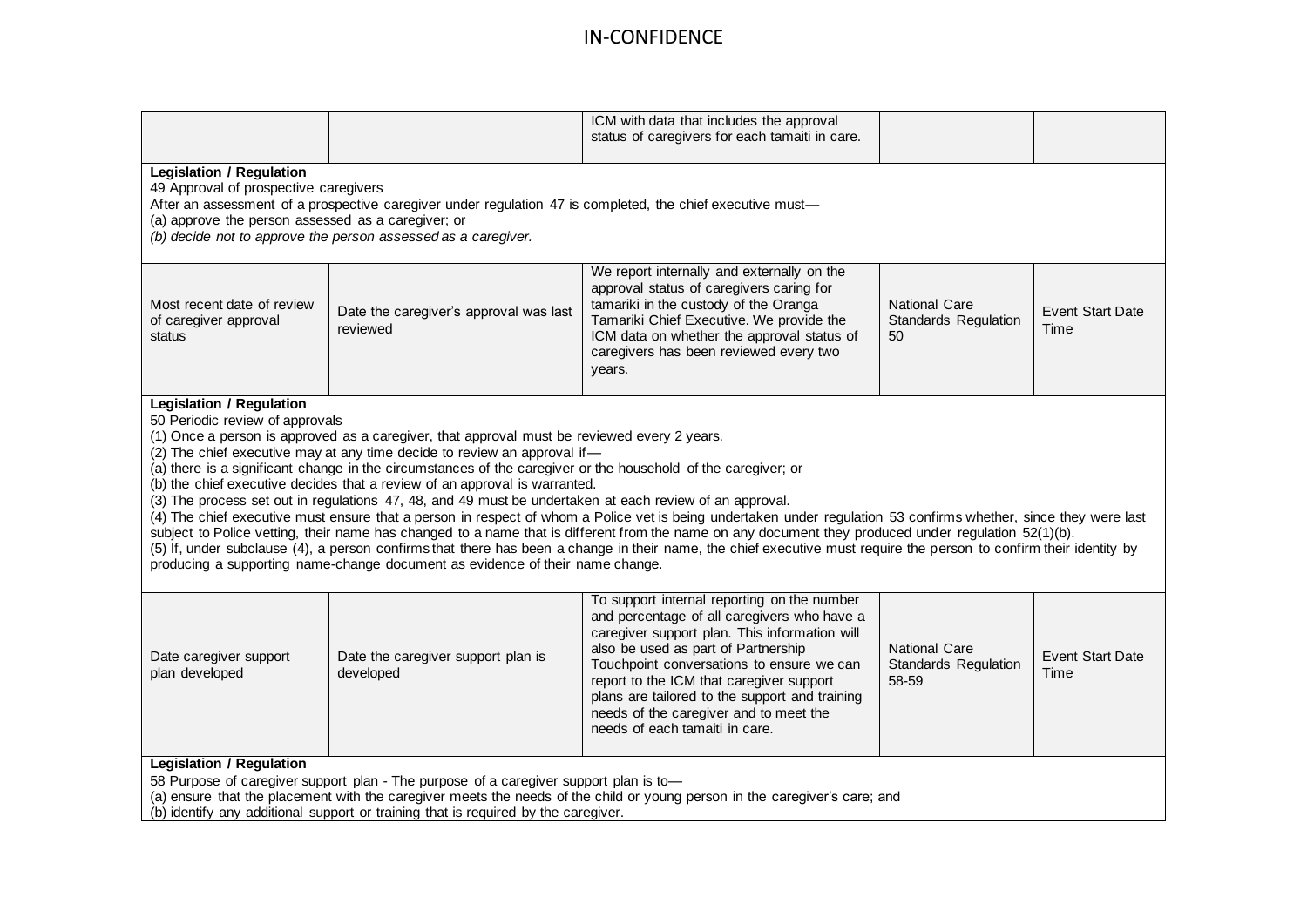| 59 When caregiver support plan must be completed<br>The chief executive must ensure that a plan is developed to support a caregiver-<br>(a) as soon as practicable after a decision to place a child or young person with that caregiver is made; and<br>(b) if possible, before the child or young person is placed with the caregiver.                                                                                                                                                                                                                                                                                                                                                                                                                                                                                                                                                                                                                                                                                                                                                                                             |                                                                                                                                                                                                                                                                                                                                                                                                                                                       |                                                                                                                                                                                                                                                                                                                                                                                             |                                                                           |                                     |  |
|--------------------------------------------------------------------------------------------------------------------------------------------------------------------------------------------------------------------------------------------------------------------------------------------------------------------------------------------------------------------------------------------------------------------------------------------------------------------------------------------------------------------------------------------------------------------------------------------------------------------------------------------------------------------------------------------------------------------------------------------------------------------------------------------------------------------------------------------------------------------------------------------------------------------------------------------------------------------------------------------------------------------------------------------------------------------------------------------------------------------------------------|-------------------------------------------------------------------------------------------------------------------------------------------------------------------------------------------------------------------------------------------------------------------------------------------------------------------------------------------------------------------------------------------------------------------------------------------------------|---------------------------------------------------------------------------------------------------------------------------------------------------------------------------------------------------------------------------------------------------------------------------------------------------------------------------------------------------------------------------------------------|---------------------------------------------------------------------------|-------------------------------------|--|
| Date of most recent review<br>of caregiver support plan                                                                                                                                                                                                                                                                                                                                                                                                                                                                                                                                                                                                                                                                                                                                                                                                                                                                                                                                                                                                                                                                              | Date the caregiver support plan was<br>last reviewed                                                                                                                                                                                                                                                                                                                                                                                                  | We are required to report to the ICM on<br>whether caregiver support plans are being<br>reviewed as required by policy, and where<br>there is a known change in circumstance.                                                                                                                                                                                                               | <b>National Care</b><br>Standards Part III                                | <b>Event Start Date</b><br>Time     |  |
| <b>Legislation / Regulation</b><br>Part III Caregiver and care placement assessment and support<br>Subpart 1-Assessment of caregivers<br>Subpart 2-Support                                                                                                                                                                                                                                                                                                                                                                                                                                                                                                                                                                                                                                                                                                                                                                                                                                                                                                                                                                           |                                                                                                                                                                                                                                                                                                                                                                                                                                                       |                                                                                                                                                                                                                                                                                                                                                                                             |                                                                           |                                     |  |
| Reason for review of the<br>support plan                                                                                                                                                                                                                                                                                                                                                                                                                                                                                                                                                                                                                                                                                                                                                                                                                                                                                                                                                                                                                                                                                             | One of three defined reasons why a<br>support plan may require a review<br>1. As part of a regular review to<br>ensure the caregiver is able to<br>meet the needs of the child and<br>to identify any additional support<br>or training required by the<br>caregiver.<br>2. It is identified that the caregiver's<br>needs have changed.<br>3. As a result of an allegation that a<br>child in the caregiver's care has<br>suffered abuse of neglect. | To support reporting by the Safety of<br>Children in Care Directorate on whether<br>caregiver support plans have been reviewed<br>following an allegation of abuse, harm or<br>neglect of tamaiti in care. We are required to<br>report to the ICM on whether caregiver<br>support plans are being reviewed, as<br>required by policy and where there is a<br>known change in circumstance. | <b>National Care</b><br>Standards Part<br>III, Regulation 61,<br>69(2)(d) | <b>Event Measure</b><br><b>Type</b> |  |
| <b>Legislation / Regulation</b><br>61 Review of caregiver support plan<br>(1) The chief executive must ensure that each caregiver's support plan is-<br>(a) regularly reviewed to-<br>(i) ensure that the placement with the caregiver is able to meet the needs of the child or young person in their care; and<br>(ii) identify any additional support or training that is required by the caregiver; and<br>(b) reviewed if, as a result of a visit by a visitor, it is identified that the caregiver's needs have changed.<br>(2) The chief executive must also ensure that a caregiver's support plan is reviewed if there is an allegation that a child or young person in the caregiver's care has<br>suffered abuse or neglect.<br>69 Duties in relation to allegations of abuse or neglect<br>(1) The chief executive must ensure that any information disclosed passing on concerns in relation to a risk of harm caused by abuse or neglect of a child or young<br>person in care or custody is responded to.<br>(2) In carrying out the process for responding to the information, the chief executive must ensure that- |                                                                                                                                                                                                                                                                                                                                                                                                                                                       |                                                                                                                                                                                                                                                                                                                                                                                             |                                                                           |                                     |  |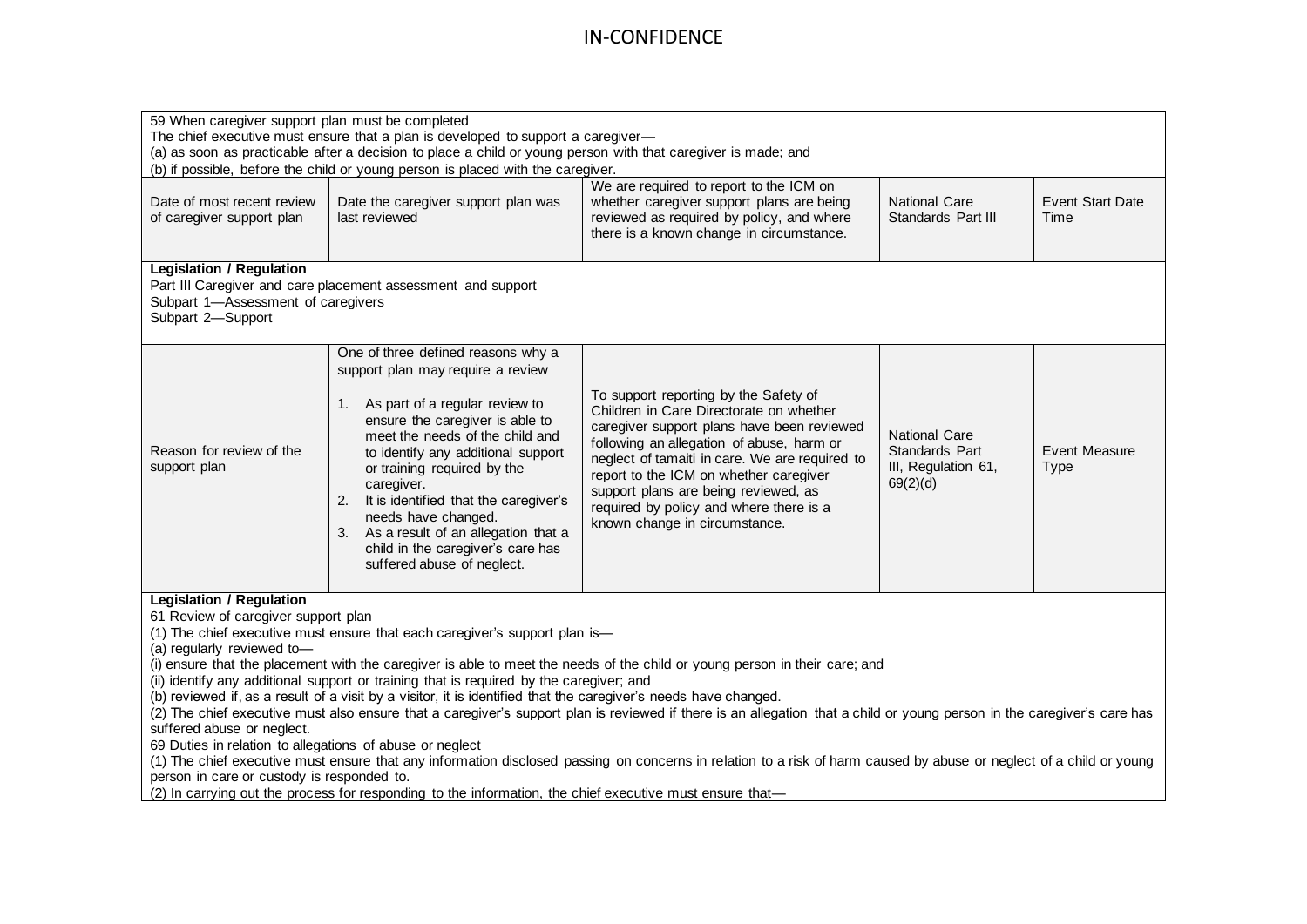|                                                                                                                                                                                | (d) appropriate steps are taken with the parties to the allegation, including a review of the caregiver's plan.                                                                                                                                                                                                                                                                                                                                                                                                                                                   |                                                                                                                                                                                                                                                                                                                                                                                                                                                                                                                                                                                                                                                                                                                                                                                                                                                                                                                                                                                                                                                                                                                                                                                                                                                                                   |                                                                  |                                 |
|--------------------------------------------------------------------------------------------------------------------------------------------------------------------------------|-------------------------------------------------------------------------------------------------------------------------------------------------------------------------------------------------------------------------------------------------------------------------------------------------------------------------------------------------------------------------------------------------------------------------------------------------------------------------------------------------------------------------------------------------------------------|-----------------------------------------------------------------------------------------------------------------------------------------------------------------------------------------------------------------------------------------------------------------------------------------------------------------------------------------------------------------------------------------------------------------------------------------------------------------------------------------------------------------------------------------------------------------------------------------------------------------------------------------------------------------------------------------------------------------------------------------------------------------------------------------------------------------------------------------------------------------------------------------------------------------------------------------------------------------------------------------------------------------------------------------------------------------------------------------------------------------------------------------------------------------------------------------------------------------------------------------------------------------------------------|------------------------------------------------------------------|---------------------------------|
| Most recent date of visit to<br>caregiver                                                                                                                                      | The date the caregiver is visited by<br>their support person or the equivalent<br>of a caregiver social worker                                                                                                                                                                                                                                                                                                                                                                                                                                                    | Used as part of Partnership Touchpoint<br>conversations to ensure we can report to the<br>ICM that caregivers are being visited at the<br>frequency set out in their caregiver support<br>plan.                                                                                                                                                                                                                                                                                                                                                                                                                                                                                                                                                                                                                                                                                                                                                                                                                                                                                                                                                                                                                                                                                   | <b>National Care</b><br><b>Standards Regulation</b><br>50, 60(3) | <b>Event Start Date</b><br>Time |
| <b>Legislation / Regulation</b><br>50 Periodic review of approvals<br>60 Content of caregiver support plan                                                                     | (1) Once a person is approved as a caregiver, that approval must be reviewed every 2 years.<br>(2) The chief executive may at any time decide to review an approval if-<br>(a) there is a significant change in the circumstances of the caregiver or the household of the caregiver; or<br>(b) the chief executive decides that a review of an approval is warranted.<br>(3) The process set out in regulations 47, 48, and 49 must be undertaken at each review of an approval.<br>producing a supporting name-change document as evidence of their name change | (4) The chief executive must ensure that a person in respect of whom a Police vet is being undertaken under regulation 53 confirms whether, since they were last<br>subject to Police vetting, their name has changed to a name that is different from the name on any document they produced under regulation 52(1)(b).<br>(5) If, under subclause (4), a person confirms that there has been a change in their name, the chief executive must require the person to confirm their identity by<br>(3) The frequency of visits by a visitor to a caregiver and reviews of the caregiver support plans must reflect the needs of the caregiving household.                                                                                                                                                                                                                                                                                                                                                                                                                                                                                                                                                                                                                         |                                                                  |                                 |
| Caregiver ethnicity                                                                                                                                                            | Ethnicity of the caregiver                                                                                                                                                                                                                                                                                                                                                                                                                                                                                                                                        | Used as part of Section 7AA reporting to<br>understand how many tamariki Māori are<br>being cared for by a caregiver of the same<br>ethnicity.                                                                                                                                                                                                                                                                                                                                                                                                                                                                                                                                                                                                                                                                                                                                                                                                                                                                                                                                                                                                                                                                                                                                    | Oranga Tamariki Act<br>1989 - section 7AA                        | Person Ethnicity                |
| <b>Legislation / Regulation</b><br>Waitangi (te Tiriti o Waitangi).<br>(2) The chief executive must ensure that-<br>come to the attention of the department:<br>organisations: | 7AA Duties of chief executive in relation to Treaty of Waitangi (Tiriti o Waitangi)<br>measurable outcomes for Māori children and young persons who come to the attention of the department:<br>whanaungatanga responsibilities of their whanau, hapu, and iwi:                                                                                                                                                                                                                                                                                                   | (1) The duties of the chief executive set out in subsection (2) are imposed in order to recognise and provide a practical commitment to the principles of the Treaty of<br>(a) the policies and practices of the department that impact on the well-being of children and young persons have the objective of reducing disparities by setting<br>(b) the policies, practices, and services of the department have regard to mana tamaiti (tamariki) and the whakapapa of Māori children and young persons and the<br>(c) the department seeks to develop strategic partnerships with iwi and Māori organisations, including iwi authorities, in order to-<br>(i) provide opportunities to, and invite innovative proposals from, those organisations to improve outcomes for Māori children, young persons, and their whānau who<br>(ii) set expectations and targets to improve outcomes for Māori children and young persons who come to the attention of the department:<br>(iii) enable the robust, regular, and genuine exchange of information between the department and those organisations:<br>(iv) provide opportunities for the chief executive to delegate functions under this Act or regulations made under this Act to appropriately qualified people within those |                                                                  |                                 |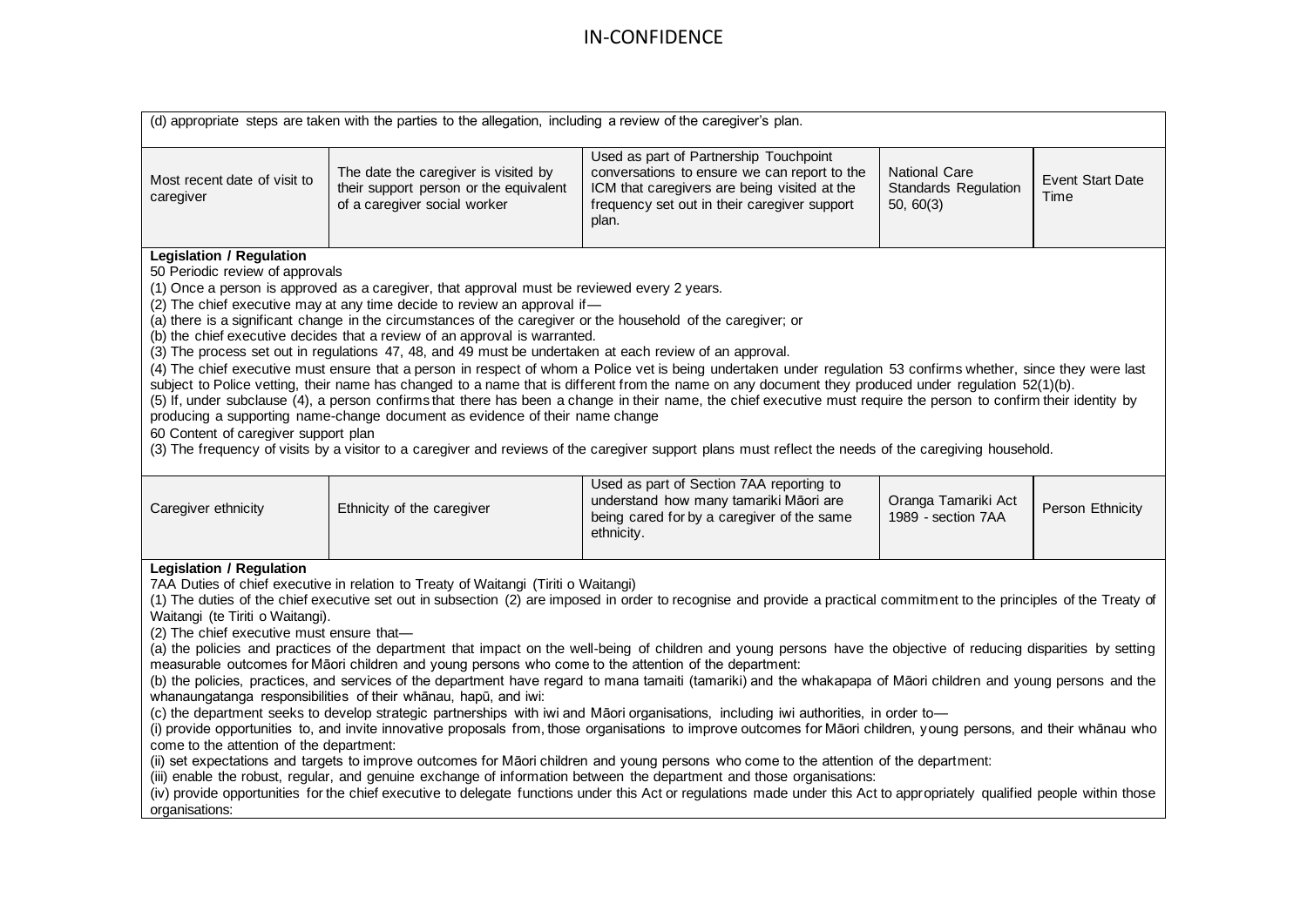(v)provide, and regularly review, guidance to persons discharging functions under this Act to support cultural competency as a best-practice feature of the department's workforce:

(vi)agree on any action both or all parties consider is appropriate.

(3) One or more iwi or Māori organisations may invite the chief executive to enter into a strategic partnership.

(4) The chief executive must consider and respond to any invitation.

(5) The chief executive must report to the public at least once a year on the measures taken by the chief executive to carry out the duties in subsections (2) and (4), including the impact of those measures in improving outcomes for Māori children and young persons who come to the attention of the department under this Act and the steps to be taken in the immediate future.

(6)A copy of each report under subsection (5) must be published on an Internet site maintained by the department.